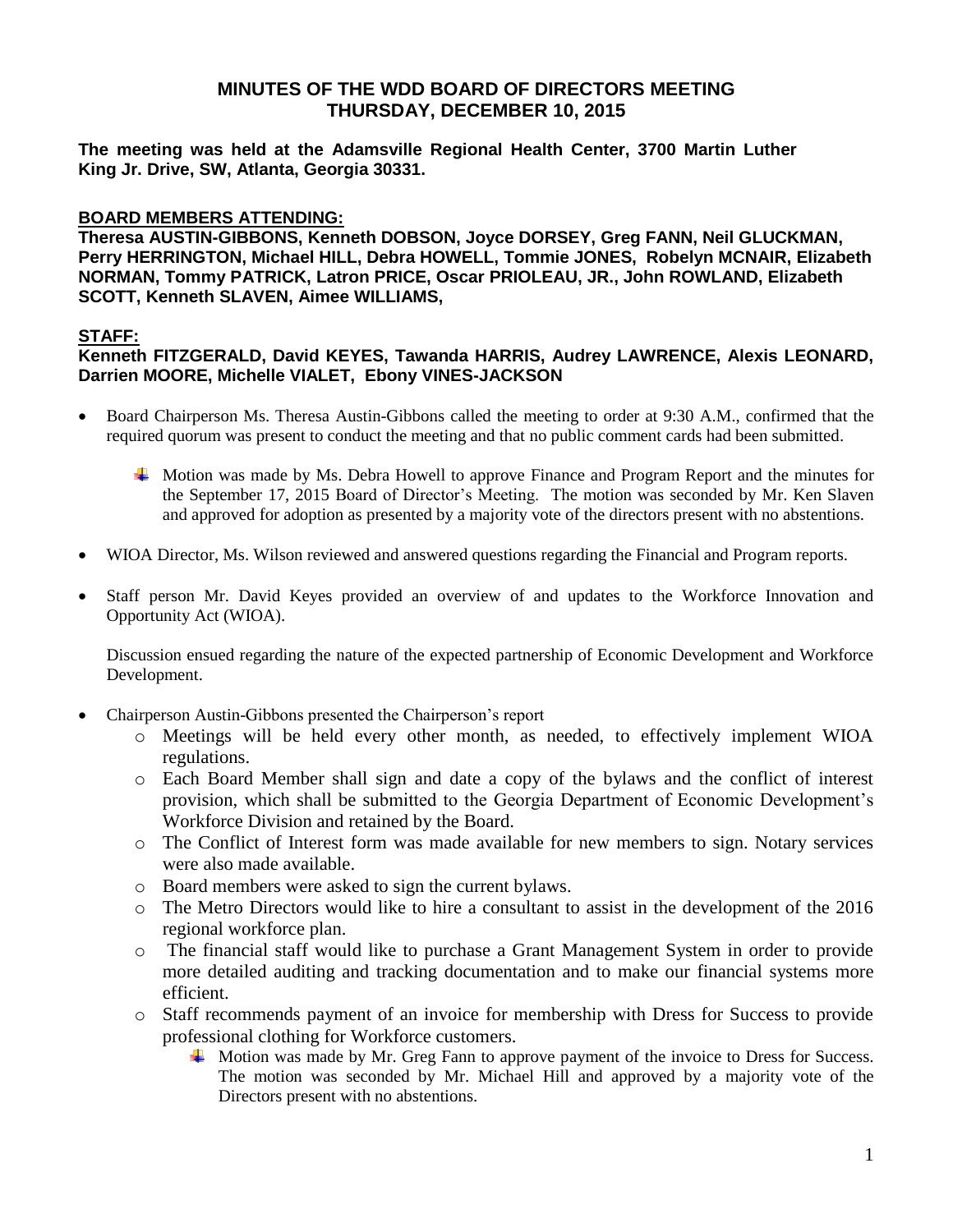- The Board Visibility and Development Taskforce (BVD), proceeded with a discussion of Board member attendance at Board and Taskforce meetings. Mr. Perry Herrington also advised that the BVD was considering recommendations regarding reducing the size of the Local Workforce Development Board (LWDB). The BVD then directed members to the Board Bylaws and encouraged them to review membership responsibilities.
- Ms. Aimee Williams opened the Quality Assurance Taskforce report with recommendations for new policies, acceptance of policy revision, provider requests, approval for the renewal and/or purchase of customer assessment services and tools, and recommendation for a Taskforce name change.
	- $\blacktriangle$  Motion was made by Ms. Robelyn McNair to change the name of the Quality Assurance Taskforce to the Quality Assurance and Disability Affairs Taskforce. The motion was seconded by Mr. Tommy Patrick and approved by a majority vote of the Directors present with no abstentions.
	- Motion was made by Mr. Latron Price to approve adoption of the WIOA Transitional Jobs WEX Policy. The motion was seconded by Dr. Joyce Dorsey and approved by a majority vote of the Directors present with no abstentions.
	- $\overline{\phantom{a}}$  Motion was made by Mr. Perry Herrington to approve changes to the Provider Payment policy allowing for the payment of Seventy-Five Percent (75%) for "Start Up. The motion was seconded by Mr. Latron Price and approved by a majority vote of the Directors present with no abstentions.
	- Motion was made by Mr. Perry Herrington to approve adoption of the Customized Training policy. The motion was seconded by Mr. Latron Price and approved by a majority vote of the Directors present with no abstentions.
	- Motion was made by Mr. John Rowland to place Provider Pro Data, Inc. on hold pending thorough investigation of allegations against the Provider. The motion was seconded by Mr. Ken Slaven and approved by a majority vote of the Directors present with no abstentions.
	- Motion was made by Mr. Michael Hill to approve or not to approve the following Provider requests as recommended by the Quality Assurance Taskforce. The motion was seconded by Ms. Debra Howell and approved by a majority vote of the Directors present with Mr. Perry Herrington abstaining.

| $\Omega$ | Reinstatement to the Fulton EPL        |          |
|----------|----------------------------------------|----------|
|          | Covenant CNA School                    | Denied   |
|          | United Medical Business Institute      | Pending  |
| O        | New Providers/Programs/Program Changes |          |
|          | <b>Premier Medical Careers</b>         |          |
|          | Patient Care Technician                | Approved |
|          | <b>Certified Nursing Assistant</b>     | Approved |
|          | <b>EKG/Phlebotomy Technician</b>       | Approved |
|          | Pharmacy Technician                    | Denied   |
|          | Traffic Troopers, Inc.<br>٠            |          |
|          | Certified Flagger                      | Approved |
|          | Traffic Controller Technician          | Approved |
|          | Worksite Traffic Control Supervisor    | Approved |
|          | Certified Flagger/Traffic              | Approved |
|          | Controller Combo                       |          |
|          | Certified Flagger Certification        | Approved |
|          | Renewal                                |          |
|          | Traffic Controller Technician          | Approved |
|          | <b>Certification Renewal</b>           |          |
|          |                                        |          |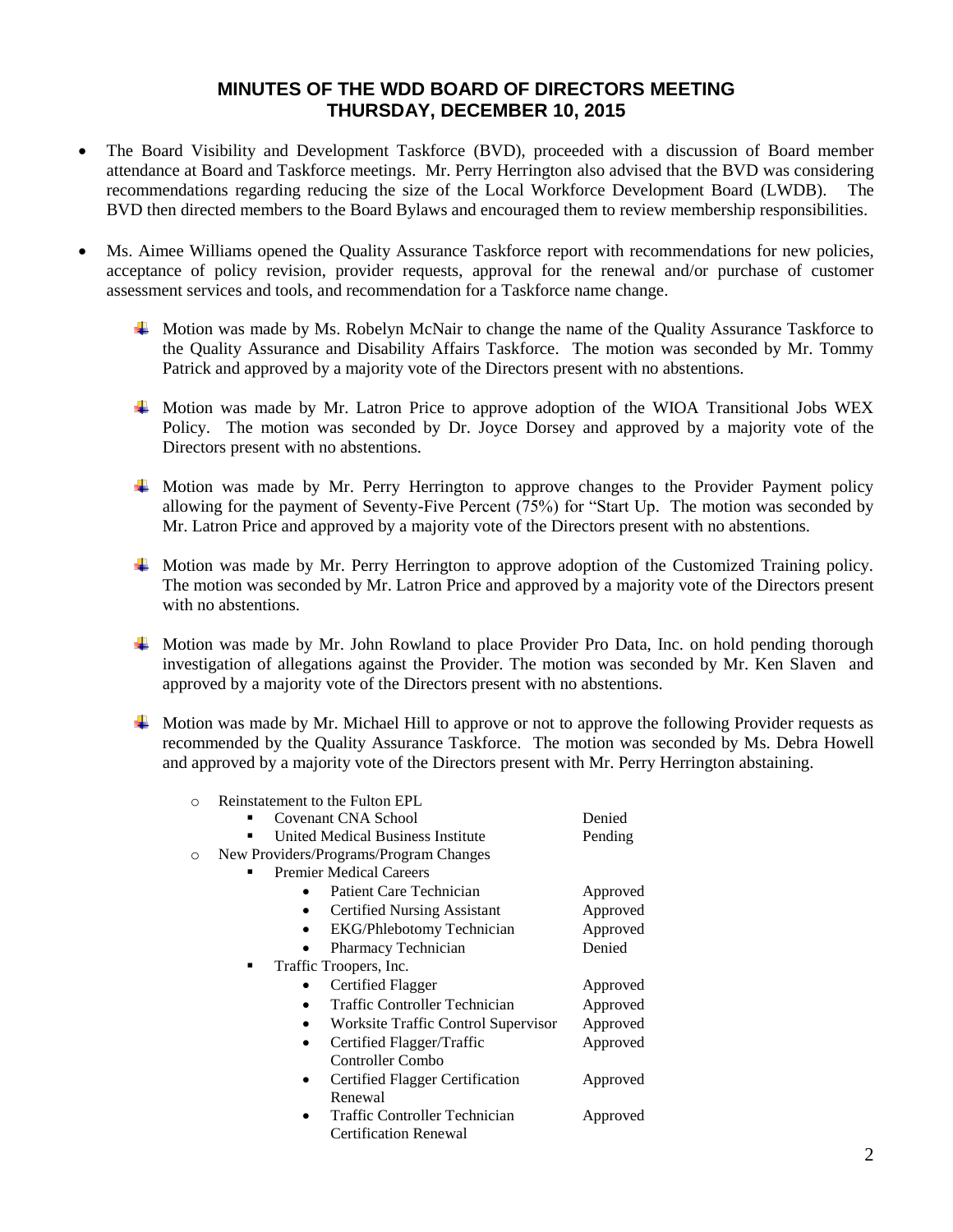| Worksite Traffic Control Supervisor            | Approved    |
|------------------------------------------------|-------------|
| <b>Certification Renewal</b>                   |             |
| Tyler Communications, Inc.                     |             |
| Microsoft Certified Specialist                 | Provisional |
| Certification                                  |             |
| <b>Aviation Institute of Maintenance</b>       |             |
| <b>Aviation Maintenance Technician</b>         | Approved    |
| Avionics Technician                            | Approved    |
| Assured & Associates                           |             |
| <b>CNA/PCT Combo</b>                           | Approved    |
| The SORCE Consulting and Training, LLC         |             |
| Nurse Aid Training                             | Approved    |
| Georgia Piedmont Technical College             |             |
| Nurse Aid Training                             | Denied      |
| University of Georgia Executive Education      |             |
| Lean Six Sigma Green Belt                      | Denied      |
| <b>Project Management</b>                      | Denied      |
| <b>Emory University (Continuing Education)</b> |             |
| Fundamentals of Web Development                | Denied      |
| Digital Marketing Certificate                  | Denied      |
| Interactive School of Technology               |             |
| <b>Administrative Support Systems</b>          | Approved    |
| <b>HVAC/R Technology</b>                       | Approved    |
| <b>Business Information Management</b>         | Approved    |
| <b>Information Technologies Specialist</b>     | Approved    |
|                                                |             |

Discussion ensued regarding the cost of Provider training and access to that training by different populations. Mr. Latron Price encouraged the Board to consider reviewing the choices being offered by Providers and whether or not what was being provided was what was needed by the populations we serve.

- Motion was made by Ms. Elizabeth Norman to approve the renewal of licensing for the ProveIt! Assessment tool. The motion was seconded by Ms. Elizabeth Scott and approved by a majority vote of the Directors present with no abstentions.
- Motion was made by Mr. John Rowland to approve the purchase of license to The Work Number to more effectively and in real time track and confirm customer employment information.. The motion was seconded by Mr. Neil Gluckman and approved by a majority vote of the Directors present with no abstentions.
- $\overline{\phantom{a}}$  Motion was made by Dr. Joyce Dorsey to purchase access to the TABE online assessment tool. The motion was seconded by Mr. Neil Gluckman and approved by a majority vote of the Directors present with no abstentions.

There being no additional questions, the Chairperson requested staff person Mr. Darrien Moore proceed with the Youth Council Taskforce report. Mr. Moore shared information regarding an upcoming partnership with "Through My Lens" Production Company to train and place program participants on a film production project. Mr. Moore then discussed progress on a draft RFP to procure GED and Entrepreneurship training services for the youth program. In ending Mr. Moore introduced a recommended revision to the Supportive Services policy.

 $\blacktriangle$  Motion was made by Mr. Latron Price to change language in the current Supportive Services policy to reflect that Supportive Services may be provided to individual receiving "Career, Training or Follow-